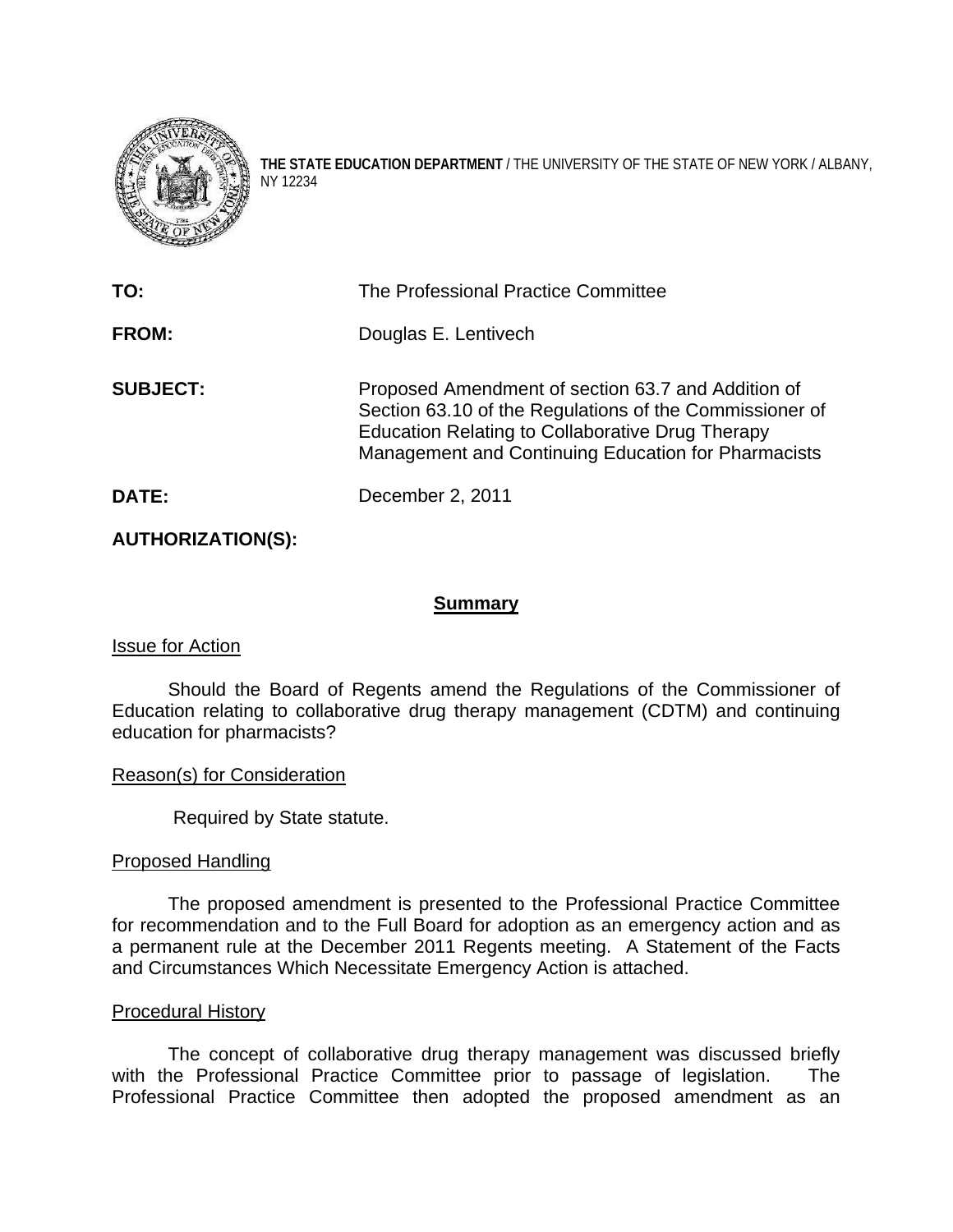emergency rule at its September 2011 meeting. Supporting materials are available upon request from the Secretary to the Board of Regents.

#### Background Information

To date, 46 other states have already authorized collaboration between medication prescribers and pharmacists for the purpose of improving therapeutic outcomes from medication therapies. The purpose of such collaboration is to reduce morbidity and mortality, reduce emergency room visits and hospital admissions, and otherwise reduce health care spending. Included among the many disease states in which such improvements have been documented are asthma, diabetes, and clotting disorders or other indications for anticoagulation.

On May 17, 2011 Governor Cuomo signed into law Chapter 21 of the Laws of 2011, which added a new section 6801-a of the Education Law authorizing the Collaborative Drug Therapy Management Demonstration Program for physicians and pharmacists working under the auspices of a teaching hospital. The new law, which sunsets three years from its effective date, restricts collaboration to pharmacists who meet specified education and experience requirements. In addition, the statute provides that pharmacists participating in CDTM complete five hours of relevant continuing education, and requires the Department, in consultation with the Department of Health, to prepare a report to the legislature on the implementation of the CDTM. The report will review the extent to which CDTM was implemented, and will examine whether, and the extent to which, it contributed to improvement of quality of care for patients, reduced the risk of medication error, reduced unnecessary health care expenditures, and was otherwise in the public interest.

The legislation authorizes the Department to develop regulations necessary to implement the new law. The proposed amendment establishes standards for the experience required for a pharmacist to participate in CDTM, and revises continuing education requirements to reflect the new statutory provisions for pharmacists engaging in CDTM.

Concurrently, the proposed amendment updates the continuing education regulations for pharmacists by deleting out-dated references.

A Notice of Emergency Adoption and Proposed Rule Making was published in the State Register on October 5, 2011. Upon expiration of the 45-day public comment period under the State Administrative Procedure Act, the Department received no comments on the proposed amendment.

# Recommendation

VOTED: That subparagraph (i) of paragraph (2) of subdivision (b) and paragraph (1) of subdivision (c) of section 63.7 of the Regulations of the Commissioner of Education be amended and that section 63.10 of the Regulations of the Commissioner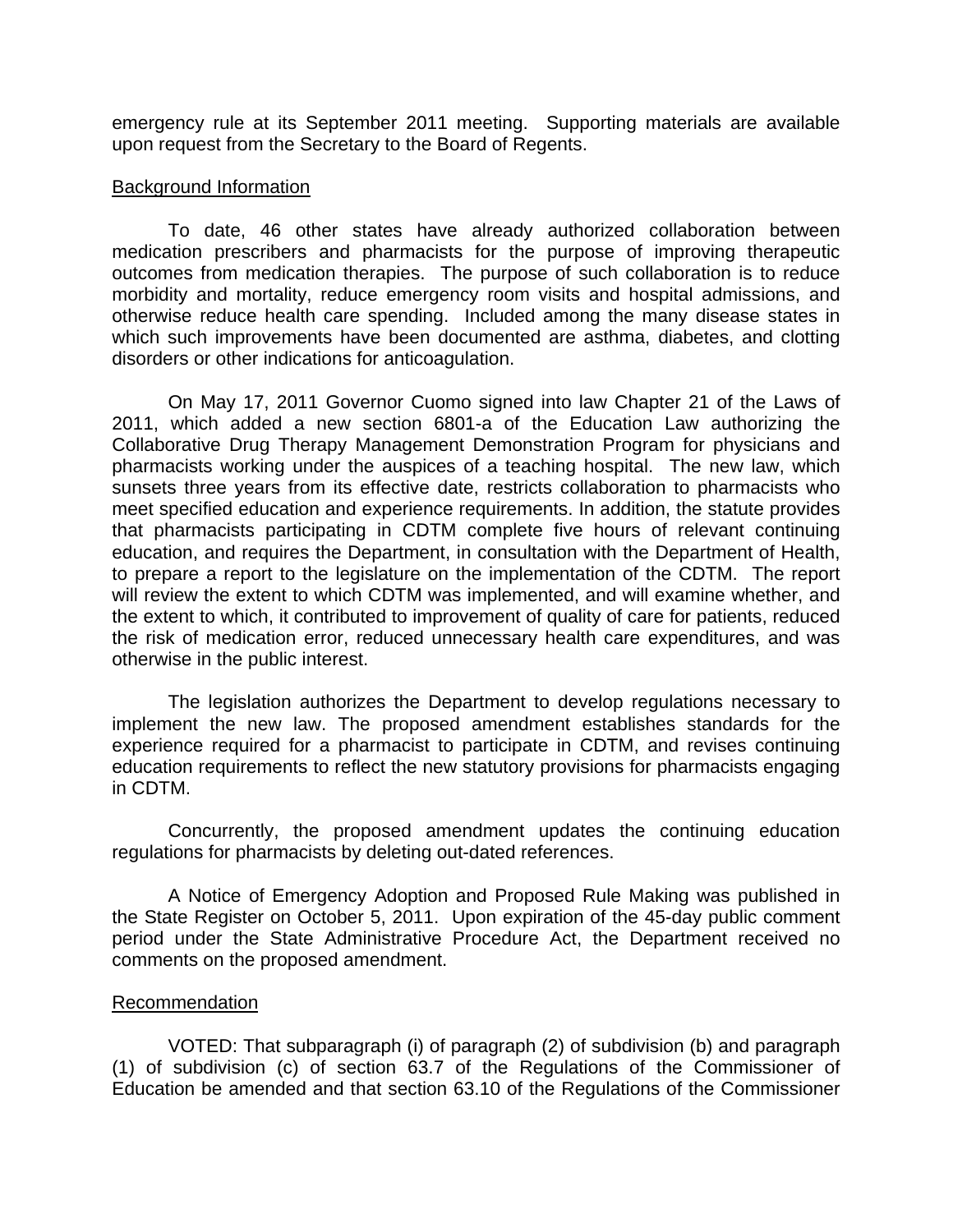of Education be added, as submitted, effective December 13, 2011, as an emergency action upon a finding by the Board of Regents that such action is necessary for the preservation of the public health and general welfare to ensure that the emergency rule remains continuously in effect until it can be adopted as a permanent rule.

VOTED: That subparagraph (i) of paragraph (2) of subdivision (b) and paragraph (1) of subdivision (c) of section 63.7 of the Regulations of the Commissioner of Education be amended and that section 63.10 of the Regulations of the Commissioner of Education be added, as submitted, effective January 4, 2012.

# Timetable for Implementation

 The proposed amendment, if approved as an emergency action, will be effective December 13, 2011 and the permanent rule will become effective on January 4, 2012.

**Attachment**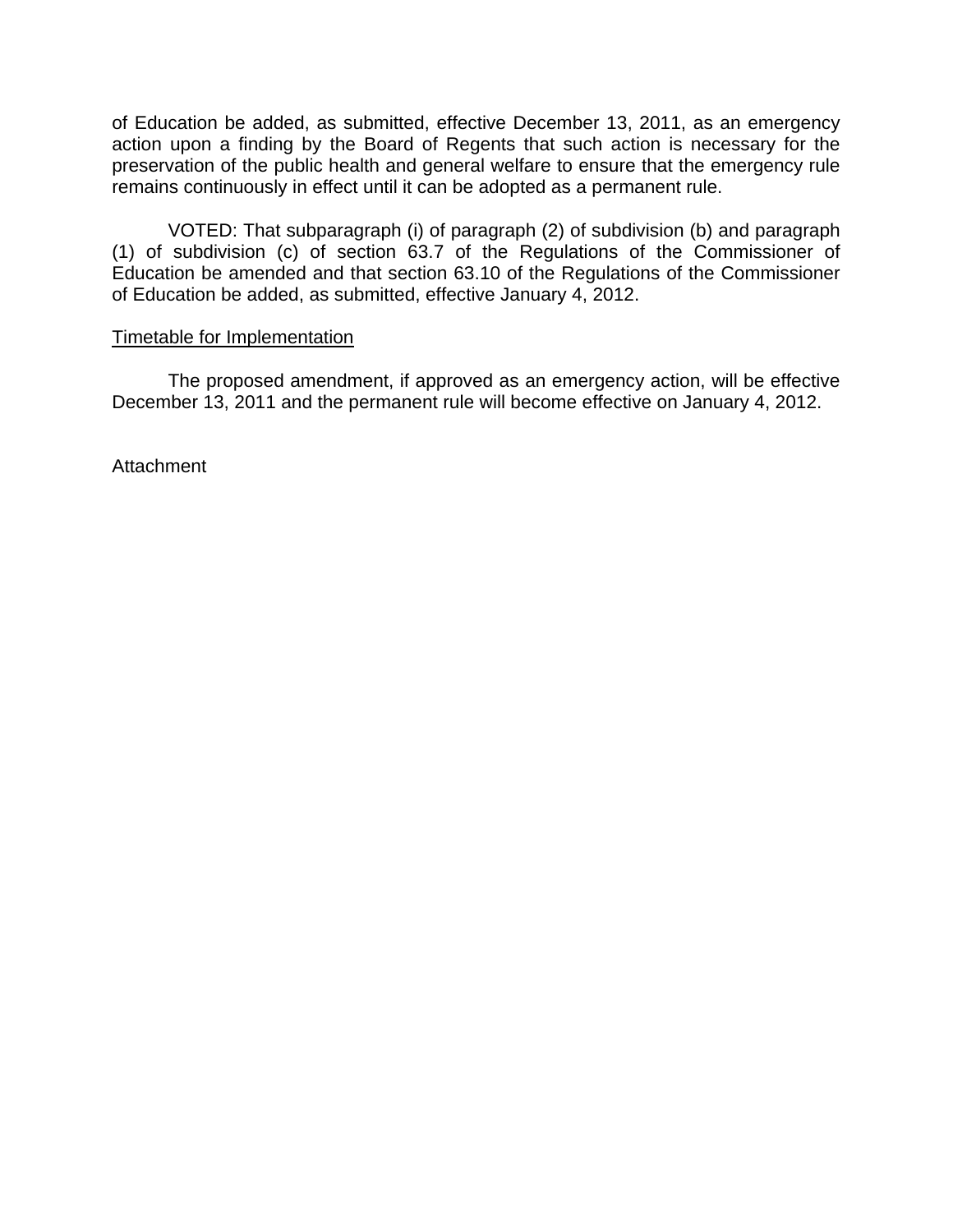# STATEMENT OF FACTS AND CIRCUMSTANCES WHICH NECESSITATE EMERGENCY ACTION

The proposed amendment of section 63.7 and addition of section 63.10 of the Commissioner's regulations is necessary to conform the Commissioner's regulations to Chapter 21 of the Laws of 2011. The legislation was signed by the Governor on May 17, 2011, and adds a new section 6801-a of the Education Law authorizing the Collaborative Drug Management Therapy Demonstration Program for physicians and pharmacists working under the auspices of a teaching hospital. The new law, which sunsets three years from its effective date, restricts collaboration to pharmacists who meet specified education and experience requirements. In addition, the statute provides that pharmacists participating in CDTM complete five hours of relevant continuing education. The legislation authorizes the Commissioner to develop regulations necessary to implement the new law.

Consistent with the statute, the proposed amendment will add a new section 63.10 and amend section 63.7 of the Commissioner's Regulations to establish requirements necessary for implementation of Chapter 21 of the Laws of 2011. Because the Board of Regents meets at scheduled intervals, the earliest the proposed amendment could be presented for regular adoption, after publication of a Notice of Proposed Rule Making in the State Register and expiration of the 45-day public comment period prescribed in the State Administrative Procedure Act (SAPA), is at the December 12-13, 2011 meeting of the Board of Regents. If adopted at the December Regents meeting, the earliest the amendment could become effective pursuant to SAPA is December 28, 2011, the date of publication of the Notice of Adoption in the State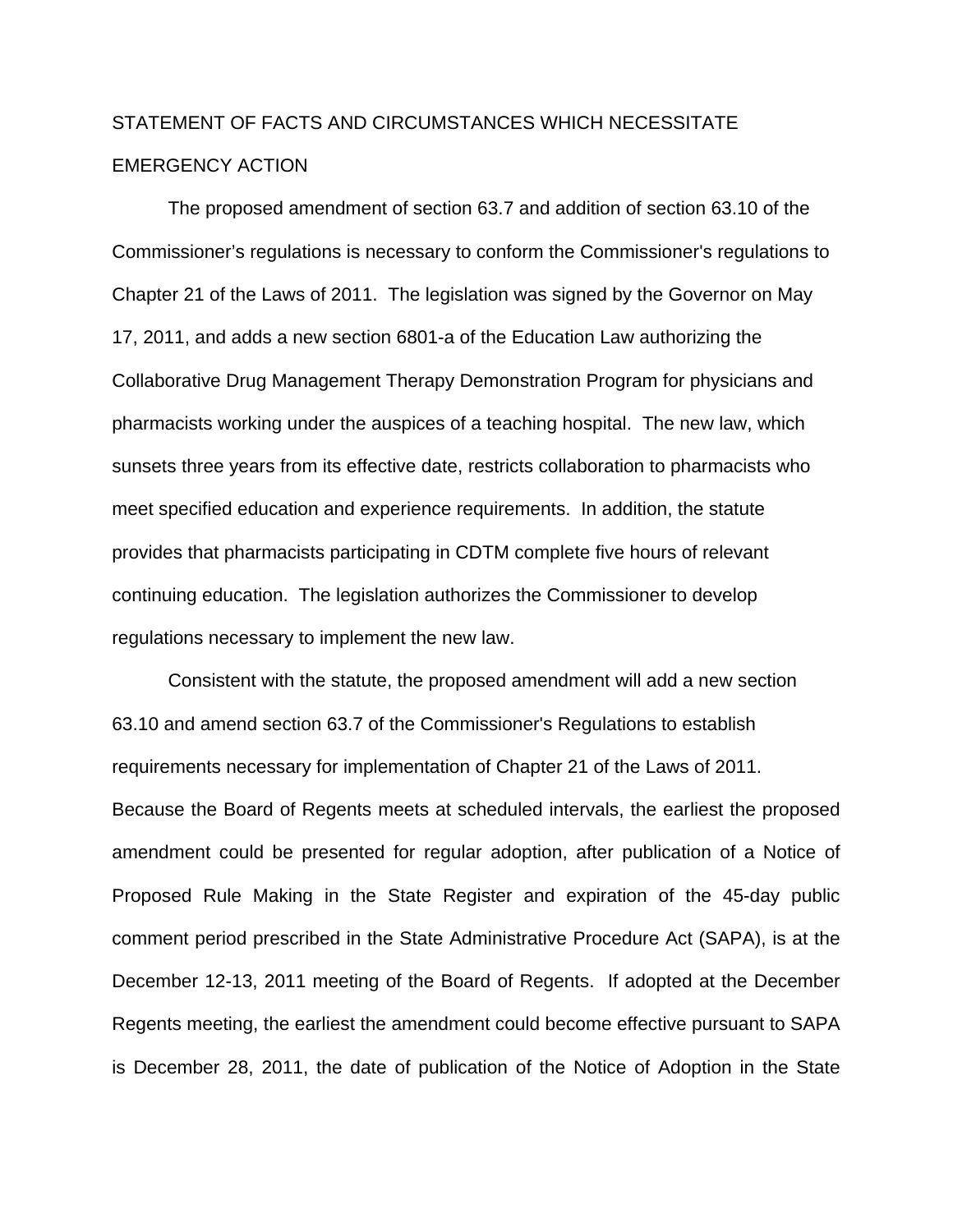Register. However, Chapter 21 of the Laws of 2011 takes effect on September 14, 2011, and directs that any rule or regulation necessary for the law's implementation be made and completed on or before such effective date.

 Emergency action is necessary for the preservation of the public health and general welfare to immediately conform the Commissioner's regulations to Chapter 21 of the Laws of 2011, and thereby ensure that the Collaborative Drug Management Therapy Demonstration Program is implemented in a timely manner and consistent with statutory requirements.

Emergency action is also necessary to ensure that the emergency rule that was adopted at the September Regents meeting remains continuously in effect until it can be adopted as a permanent rule. The proposed rule was adopted as an emergency action at the September 2011 Regents meeting, effective September 14, 2011. A Notice of Proposed and Emergency Rule Making was published in the State Register on October 5, 2011. The September emergency rule will expire on December 12, 2011 and the permanent rule will not become effective until January 4, 2012. Therefore, emergency action is necessary to ensure that the emergency rule remains continuously in effect until such time as it can be adopted as a permanent rule.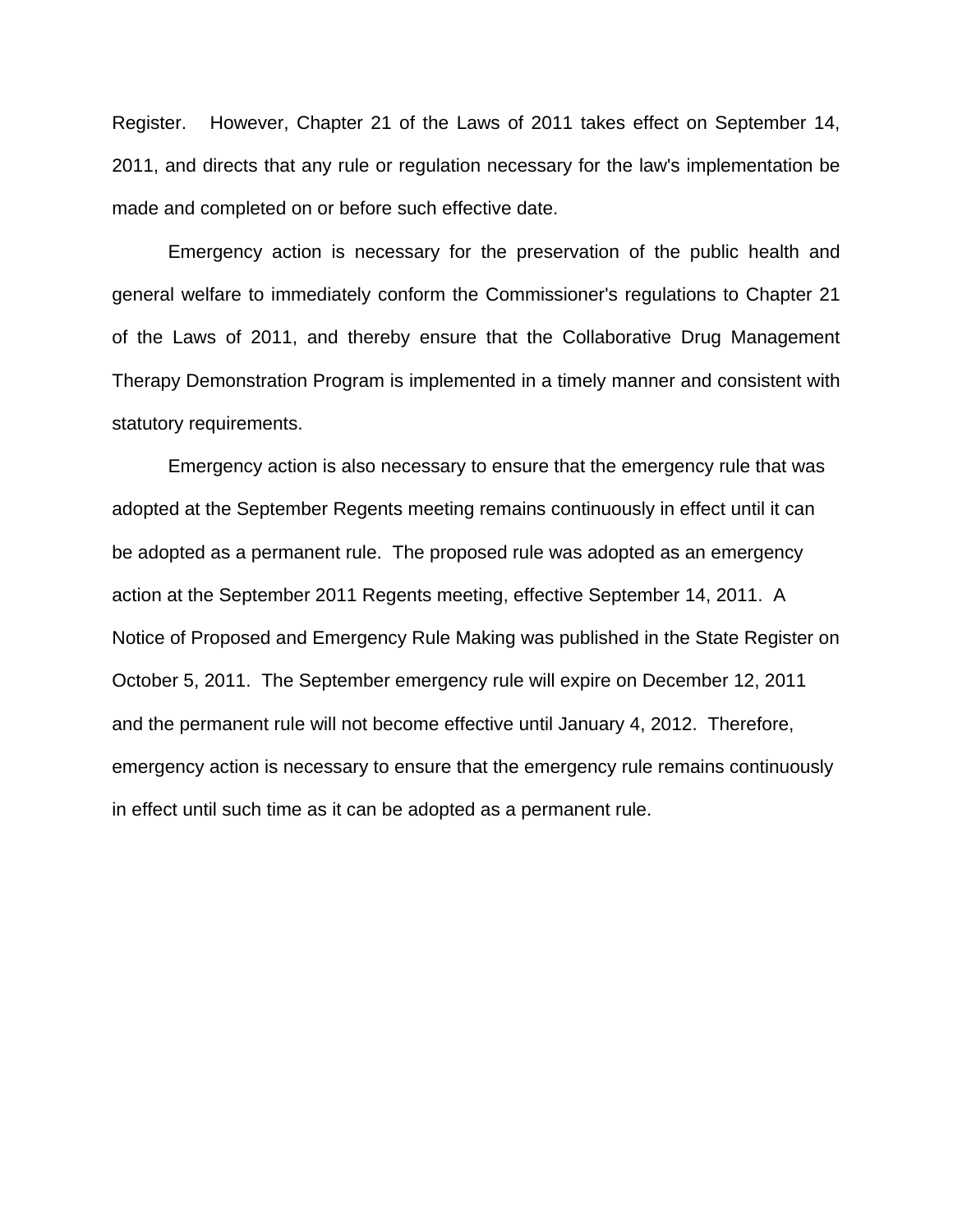#### AMENDMENT TO THE REGULATIONS OF THE COMMISSIONER OF EDUCATION

 Pursuant to sections 207, 6504, 6507, 6801-a and 6827 of the Education Law and Chapter 21 of the Laws of 2011.

1. Subparagraph (i) of paragraph (2) of subdivision (b) of section 63.7 of the Regulations of the Commissioner of Education is amended, effective December 13, 2011, as follows:

(i) [Exemptions. The following licensees shall be exempt from the continuing education requirements, as prescribed in subdivision (c) of this section:

(a) licensees for the triennial registration period during which they are first licensed to practice pharmacy in New York State, exclusive of those first licensed to practice pharmacy in New York State pursuant to an endorsement of a license of another jurisdiction;

(b) licensees whose first registration date following January 1, 1997 occurs prior to January 1, 1998, for periods prior to such registration date; and

(c) licensees] Exemption. Licensees who are not engaged in the practice of pharmacy, as evidenced by not being registered to practice in New York State, shall be exempt from the continuing education requirements, as prescribed in subdivision (c) of this section, except as otherwise provided in paragraph (c)(2) of this section to meet the education requirements for the resumption of practice after a lapse in practice for a licensee who has not lawfully practiced continuously in another jurisdiction throughout such lapse period.

2. Paragraph (1) of subdivision (c) of section 63.7 of the Regulations of the Commissioner of Education is amended, effective December 13, 2011, as follows: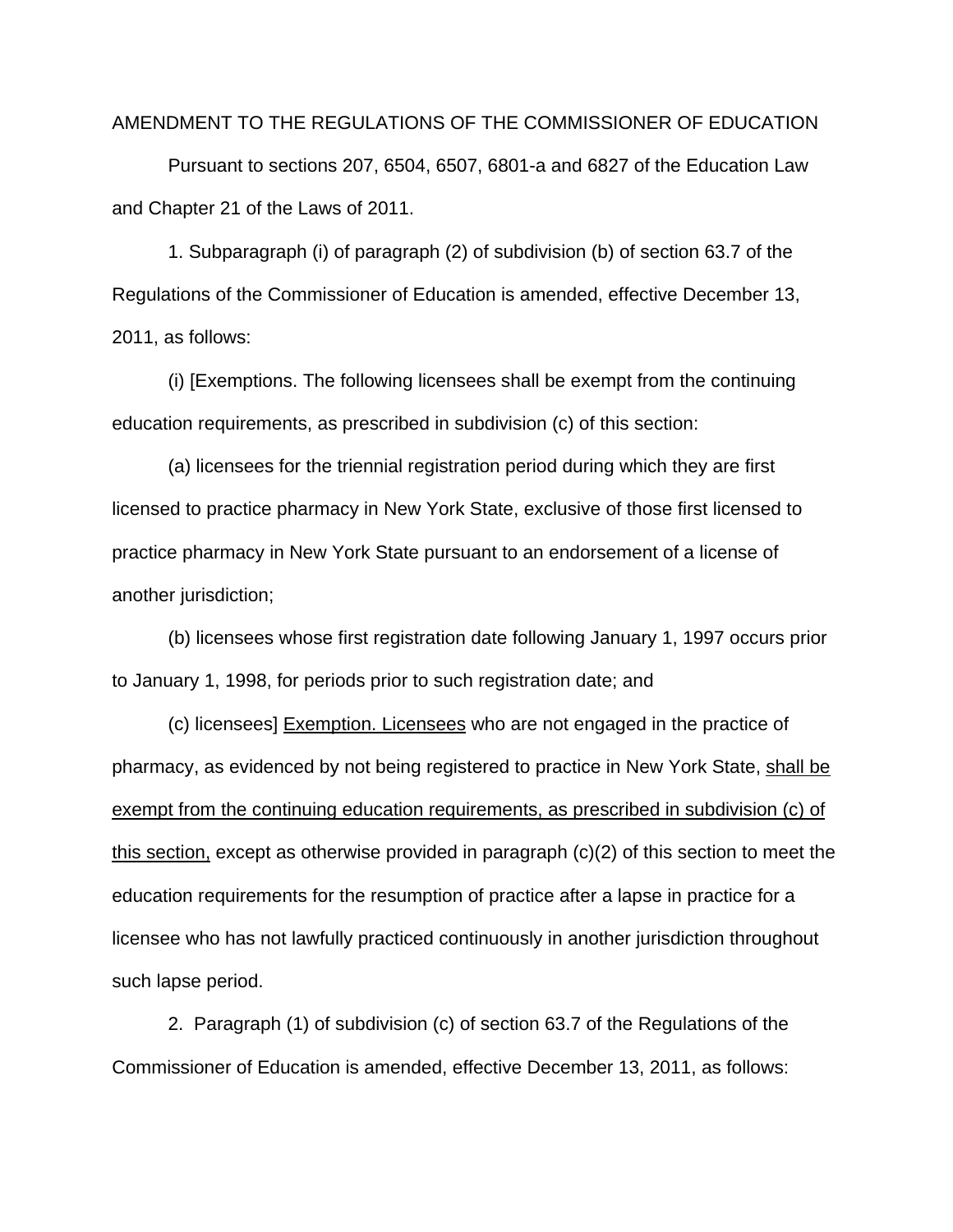(1) During each triennial registration period, meaning a registration period of three years' duration, an applicant for registration shall complete at least 45 hours of formal continuing education acceptable to the department, as defined in paragraph (4) of this subdivision, provided that no more than 22 hours of such continuing education shall consist of self-study courses. During registration periods beginning on or after September 1, 2003, a licensee shall complete as part of the 45 hours of formal continuing education, or pro-ration thereof, at least three hours of formal continuing education acceptable to the department in the processes and strategies that may be used to reduce medication and/or prescription errors. Any licensee participating in collaborative drug therapy management pursuant to Education Law section 6801-a, shall complete as part of the 45 hours of formal continuing education, or pro-ration thereof, at least five hours of formal continuing education acceptable to the department in the area or areas of practice generally related to any collaborative drug therapy management protocols to which the pharmacist may be subject, provided that such continuing education shall not be completed as self-study. [Any licensed pharmacist whose first registration date following January 1, 1997 occurs less than three years from that date, but on or after January 1, 1998, shall complete continuing education hours on a prorated basis at the rate of one and one-quarter hours of acceptable formal continuing education per month for the period beginning January 1, 1997 up to the first registration date thereafter. Such continuing education shall be completed during the period beginning January 1, 1997 and ending before the first day of the new registration period or at the option of the licensee during any time in the previous registration period.]